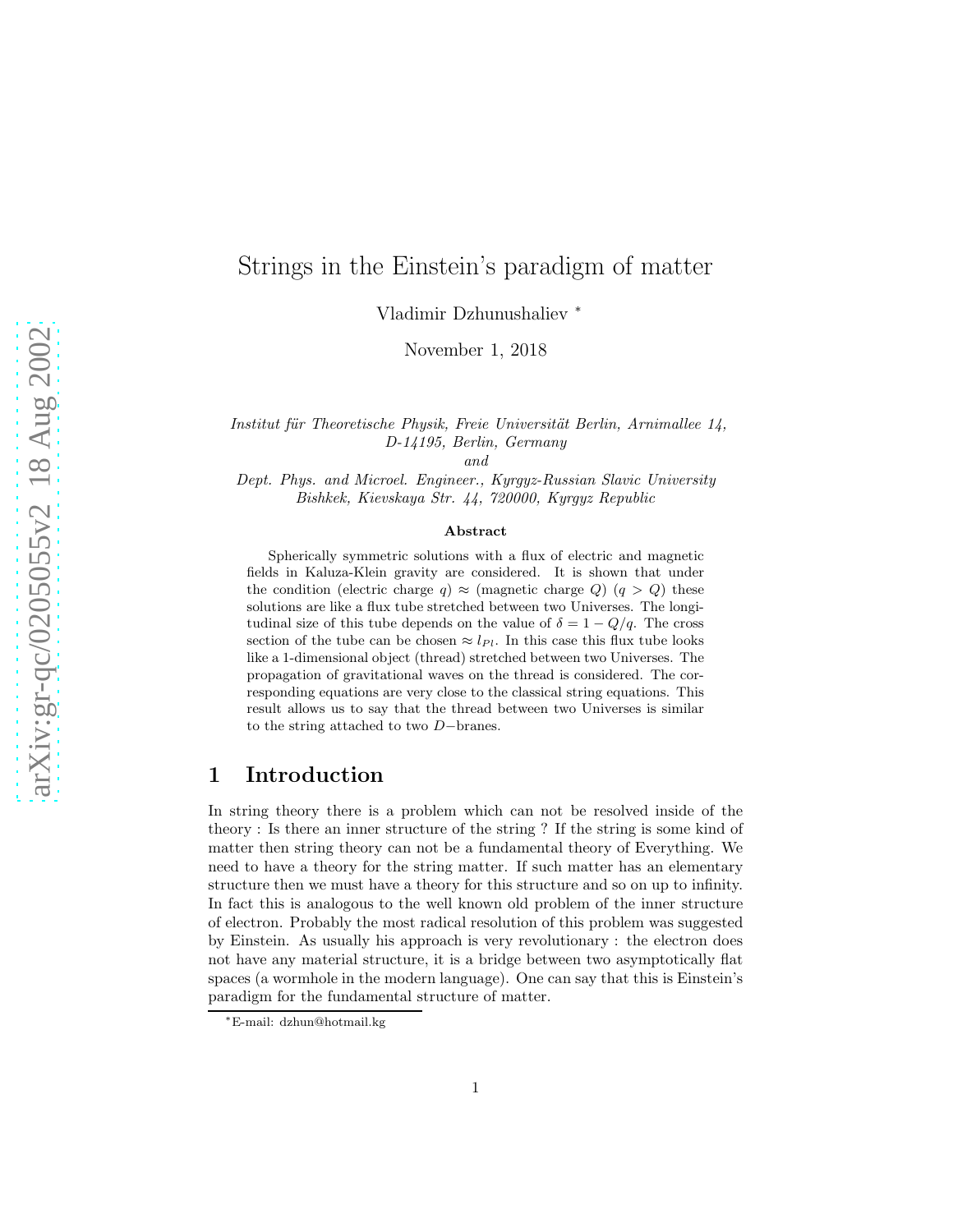<span id="page-1-0"></span>Surprisingly, this point of view is more adaptable to strings then to point particles. The reason is that it is very difficult to find vacuum wormhole solutions of Einstein equations, but string-like solutions arise as very natural objects in vacuum 5D Kaluza-Klein theory. In this paper we would like to present such solutions and interpret them as string-like objects.

## 2 String-like solutions

In common case the 5D metric  $G_{AB}$   $(A, B = 0, 1, 2, 3, 5)$  has the following form

$$
G_{AB} = \begin{pmatrix} g_{\mu\nu} - \phi^2 A_{\mu} A_{\nu} & -\phi^2 A_{\mu} \\ -\phi^2 A_{\mu} & -\phi^2 \end{pmatrix}
$$
 (1)

 $\mu, \nu = 0, 1, 2, 3$  are the 4D indices. According to the Kaluza - Klein point of view  $g_{\mu\nu}$  is the 4D metric;  $A_{\mu}$  is the usual electromagnetic potential and  $\phi$  is some scalar field. The 5D Einstein vacuum equations are

$$
R_{AB} - \frac{1}{2}G_{AB}R = 0,\t\t(2)
$$

where  $R_{AB}$  is the 5D Ricci tensor and after the dimensional reduction we have the following 4D equations for the (electrogravity + scalar field) theory (for the reference see, for example, [\[1](#page-9-0)])

$$
R_{\mu\nu} - \frac{1}{2}g_{\mu\nu}R = -\frac{\phi^2}{2}T_{\mu\nu} - \frac{1}{\phi}\left[\nabla_{\mu}\left(\partial_{\nu}\phi\right) - g_{\mu\nu}\Box\phi\right],\tag{3}
$$

$$
\nabla_{\nu} F^{\mu\nu} = -3 \frac{\partial_{\nu} \phi}{\phi} F^{\mu\nu}, \qquad (4)
$$

$$
\Box \phi = -\frac{\phi^3}{4} F^{\alpha \beta} F_{\alpha \beta}.
$$
\n(5)

where  $R_{\mu\nu}$  is the 4D Ricci tensor;  $F_{\mu\nu} = \partial_{\mu}A_{\nu} - \partial_{\nu}A_{\mu}$  is the 4D Maxwell tensor and  $T_{\mu\nu}$  is the energy-momentum tensor for the electromagnetic field.

Now we would like to present the spherically symmetric solutions with nonzero flux of electric and/or magnetic fields [\[2\]](#page-9-0). For our spherically symmetric 5D metric we take

$$
ds^{2} = \frac{dt^{2}}{\Delta(r)} - l_{0}^{2} \Delta(r) e^{2\psi(r)} \left[ d\chi + \omega(r)dt + Q \cos \theta d\varphi \right]^{2}
$$

$$
- dr^{2} - a(r)(d\theta^{2} + \sin^{2} \theta d\varphi^{2}), \qquad (6)
$$

where  $\chi$  is the 5<sup>th</sup> extra coordinate;  $r, \theta, \varphi$  are 3D spherical-polar coordinates; *n* is constant;  $r \in \{-r_H, +r_H\}$  ( $r_H$  may be equal to  $\infty$ ),  $l_0$  is some constant; Q is the magnetic charge as  $(\theta \varphi)$  -component of the Maxwell tensor  $F_{23} = -\sin \theta$ and consequently the radial magnetic field is  $H_r = Q/a$ .

In our case the metric (6) give us the 4D metric

$$
d\stackrel{(4)}{s^2} = \frac{dt^2}{\Delta(r)} - dr^2 - a(r)(d\theta^2 + \sin^2\theta d\varphi^2),\tag{7}
$$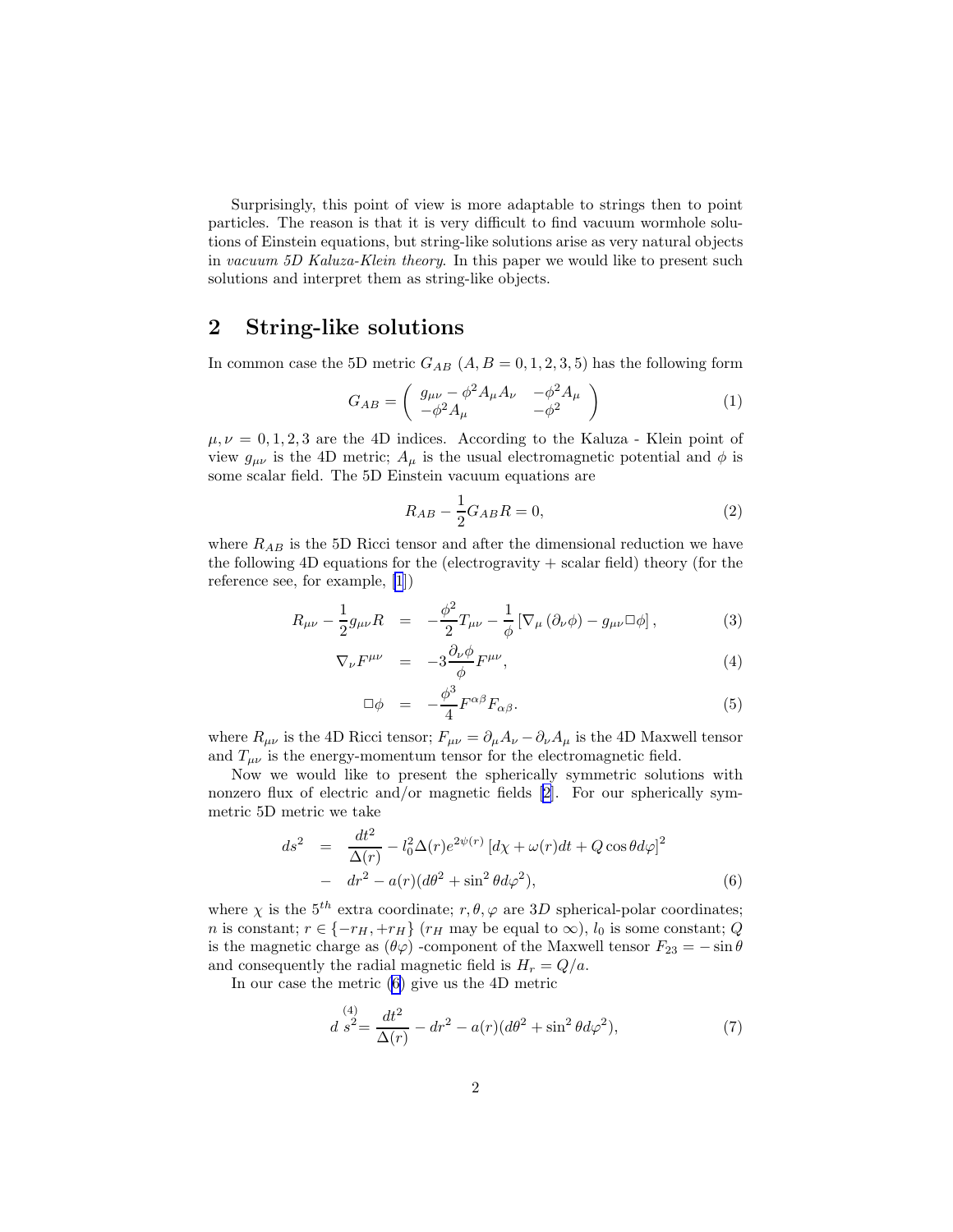<span id="page-2-0"></span>and the following components of electromagnetic potential  $A_\mu$ 

$$
A_0 = \omega(r) \quad \text{and} \quad A_\varphi = Q\cos\theta \tag{8}
$$

that gives the Maxwell tensor

$$
F_{10} = \omega(r)'
$$
 and  $F_{23} = -Q \sin \theta$ . (9)

This means that we have radial Kaluza-Klein electric  $E_r \propto F_{01}$  and magnetic  $H_r \propto F_{23}$  fields.

Substituting this ansatz into the 5D Einstein vacuum equations([2\)](#page-1-0) gives us

$$
\frac{\Delta''}{\Delta} - \frac{{\Delta'}^2}{\Delta^2} + \frac{{\Delta'} a'}{\Delta a} + \frac{{\Delta'} \psi'}{\Delta} + \frac{q^2}{a^2 \Delta^2} e^{-4\psi} = 0, \tag{10}
$$

$$
\frac{a''}{a} + \frac{a'\psi'}{a} - \frac{2}{a} + \frac{Q^2}{a^2} \Delta e^{2\psi} = 0, (11)
$$

$$
\psi'' + {\psi'}^2 + \frac{a'\psi'}{a} - \frac{Q^2}{2a^2} \Delta e^{2\psi} = 0, \quad (12)
$$

$$
-\frac{\Delta'^2}{\Delta^2} + \frac{a'^2}{a^2} - 2\frac{\Delta'\psi'}{\Delta} - \frac{4}{a} + 4\frac{a'\psi'}{a} + \frac{q^2}{a^2\Delta^2}e^{-4\psi} + \frac{Q^2}{a^2}\Delta e^{2\psi} = 0 \quad (13)
$$

 $q$  is some constant which physical sense will be discussed below; these equations are derived after substitution the expression (14) for the electric field in the initialEinstein's equatons ([2\)](#page-1-0). The 5D ( $\chi t$ )-Einstein's equation (4D Maxwell equation) is taken as having the following solution

$$
\omega' = \frac{q}{l_0 a \Delta^2} e^{-3\psi}.
$$
\n(14)

For the determination of the physical sense of the constant  $q$  let us write the  $(\chi t)$ -Einstein's equation in the following way :

$$
\left(l_0\omega'\Delta^2 e^{3\psi} 4\pi a\right)' = 0.\tag{15}
$$

The 5D Kaluza - Klein gravity after the dimensional reduction says us that the Maxwell tensor is

$$
F_{\mu\nu} = \partial_{\mu}A_{\nu} - \partial_{\nu}A_{\mu}.
$$
\n(16)

That allows us to write in our case the electric field as  $E_r = \omega'$ . Eq.(15) with the electric field defined by (16) can be compared with the Maxwell's equations in a continuous medium

$$
\operatorname{div}\vec{\mathcal{D}} = 0\tag{17}
$$

where  $\vec{\mathcal{D}} = \epsilon \vec{E}$  is an electric displacement and  $\epsilon$  is a dielectric permeability. Comparing Eq. (15) with Eq. (17) we can say that the magnitude  $q/a = \omega' \Delta^2 e^{3\psi}$ is like to the electric displacement and in this case the dielectric permeability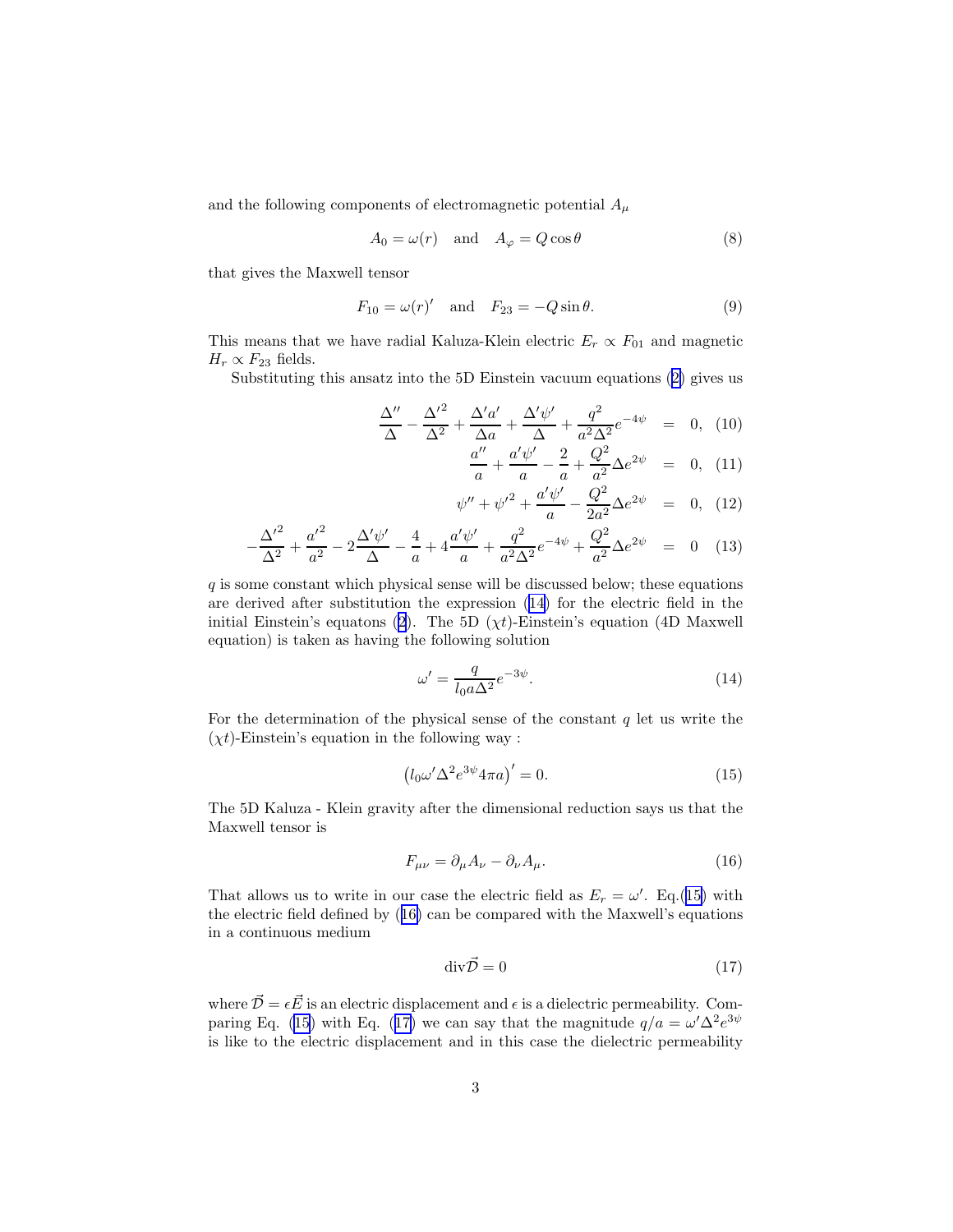is  $\epsilon = \Delta^2 e^{3\psi}$ . It means that q can be taken as the Kaluza-Klein electric charge because the flux of electric field is  $\Phi = 4\pi a \mathcal{D} = 4\pi q$ .

Eq. [\(13\)](#page-2-0) gives us the following relationship between the Kaluza-Klein electric and magnetic charges

$$
1 = \frac{q^2 + Q^2}{4a(0)}\tag{18}
$$

where  $a(0) = a(r = 0)$ . From Eq. (18) it is seen that the charges can be parameterized as  $q = 2\sqrt{a(0)} \sin \alpha$  and  $Q = 2\sqrt{a(0)} \cos \alpha$ .

As the relative strengths of the Kaluza-Klein fields are varied it was found [[2\]](#page-9-0) that the solutions to the metric in Eq. [\(6](#page-1-0)) evolve in the following way :

- 1.  $0 \leq Q \leq q$ . The solution is a regular flux tube. The throat between the surfaces at  $\pm r_H$  is filled with both electric and magnetic fields. The longitudinal distance between the  $\pm r_H$  surfaces increases, and the crosssectional size does not increase as rapidly as  $r \to r_H$  with  $q \to Q$ . Essentially, as the magnetic charge is increased one can think that the  $\pm r_H$ surfaces are taken to  $\pm\infty$  and the cross section becomes constant. The radius  $r = r_H$  is defined by the following way  $ds^2(r = \pm r_H) = 0$ .
- 2.  $Q = q$ . In this case the solution is an infinite flux tube filled with constant electric and magnetic fields. The cross-sectional size of this solution is constant  $(a = const.)$ . A similar object was derived within the context of 4D dilaton gravity in Ref.[[5\]](#page-9-0).
- 3.  $0 \leq q \leq Q$ . In this case we have a singular flux tube located between two (+) and (-) electric and magnetic charges located at  $\pm r_{sing}$ . Thus the longitudinal size of this object is again finite, but now the cross sectional size decreases as  $r \rightarrow r_{sing}$ . At  $r = \pm r_{sing}$  this solution has real singularities which we interpret as the locations of the charges.

The evolution of the solution from a regular flux tube, to an infinite flux tube, to a singular flux tube, as the relative magnitude of the charges is varied, is presented in Fig.([1\)](#page-4-0).

Most important for us here is the case with  $q \approx Q$  (but  $q > Q$ ). From Eq. (18) we have  $q = 2a_0 \sin(\pi/4 + \delta) \approx a_0 \sqrt{2}(1+\delta)$  and  $Q \approx a_0 \sqrt{2}(1-\delta)$ .

### 3 Long flux tube solutions

Now we would like to consider the case with  $q \approx Q$   $(q > Q)$   $(|r| \le r)$ . As we see above the case  $q = Q$  is the infinite flux tube with (electric field) = (magnetic field). Our basic aim is to show that every such object with  $2\delta = 1 - Q/q \ll 1$ and cross section  $\approx l_{Pl}^2$  can be considered as a string-like object.

To do this we will numerically investigate solutions of Eq's [\(10](#page-2-0))-[\(13](#page-2-0)) for different  $\delta$ 's. The numerical investigations of our system of equations is complicated as it is very insensitive to  $\delta \ll 1$ . In order to avoid this problem we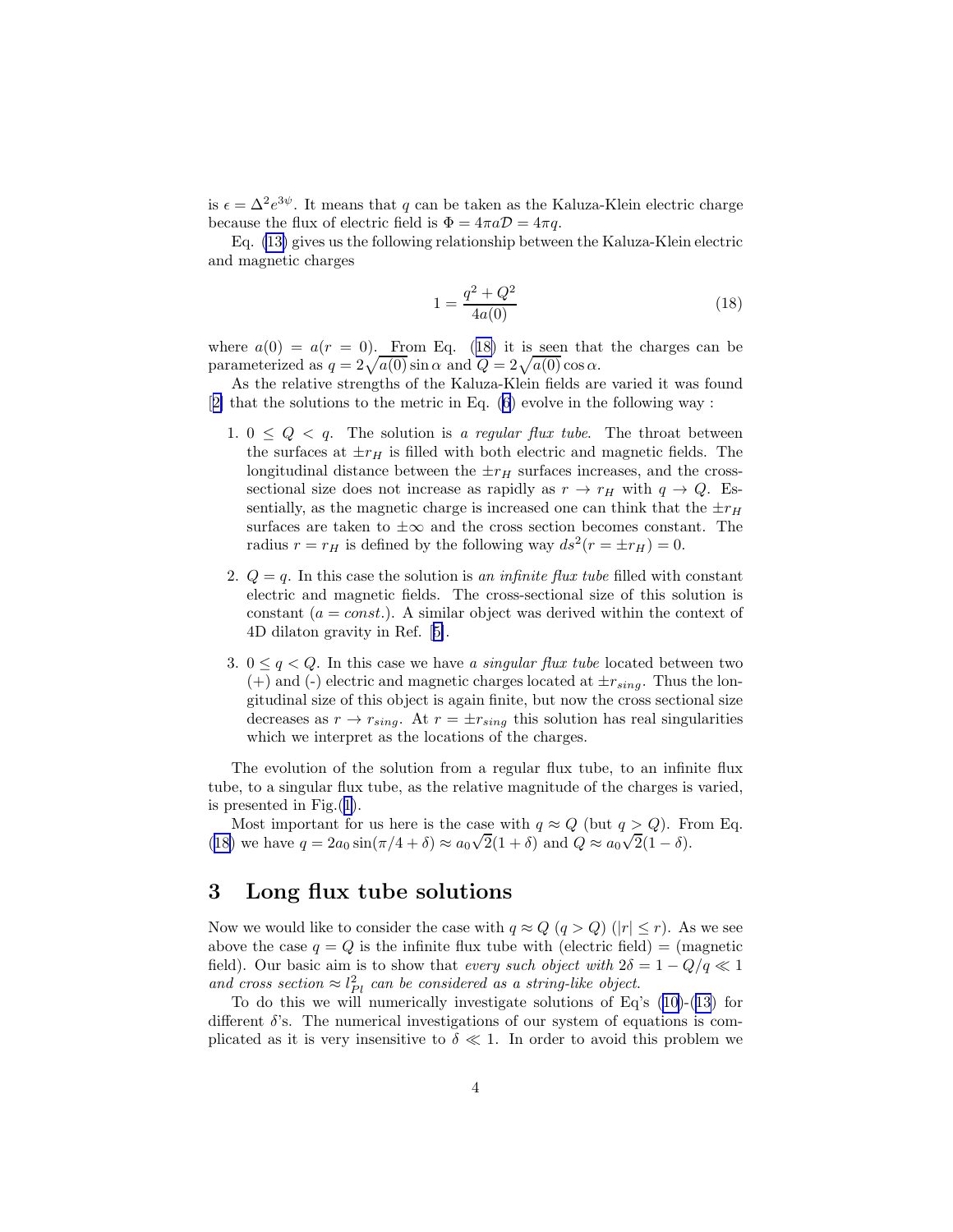<span id="page-4-0"></span>

Figure 1: The flux tubes with different relation between electric  $q$  and magnetic Q charges.

introduce the following new functions

$$
\Delta(x) = \frac{f(x)}{\cosh^2(x)},\tag{19}
$$

$$
\psi(x) = \phi(x) + \ln \cosh(x) \tag{20}
$$

where  $x = r/a(0)^{1/2}$  is a dimensionless radius. It is necessary to note that when  $f(x) = 1$  and  $\phi(x) = 0$  we have the above-mentioned infinite flux tube. We have the following equations for these functions

$$
f'' - 4f' \tanh(x) - 2f (1 - 3 \tanh^2(x)) - \frac{(f' - 2f \tanh(x))^2}{f} + \frac{a'}{a} (f' - 2f \tanh(x)) + (f' - 2f \tanh(x)) (\phi' + \tanh(x)) + \frac{q^2}{a^2 f} e^{-4\phi} = 0,
$$
 (21)

$$
a'' - 2 + a'(\phi' + \tanh(x)) + \frac{Q^2 f}{a} e^{2\phi} = 0, \quad (22)
$$

$$
\phi'' + \frac{1}{\cosh^2(x)} + (\phi' + \tanh(x))^2 + \frac{a'}{a}(\phi' + \tanh(x)) - \frac{Q^2 f}{2a^2} e^{2\phi} = 0 \quad (23)
$$

The corresponding solutions of these equations with the different  $\delta$  are presented in Fig's [\(2](#page-5-0))-[\(4](#page-5-0)). We see that (at least in the investigated area of  $\delta$ ) at the point  $r = \pm r_H$  the function  $a(r_H) \approx 2a_0$  (here  $r_H$  is the point where  $\Delta(r_H) = 0$  and  $a_0 = a(r = 0)$ . The most interesting aspect is that  $a(r_H)$  does not grow as  $r \to r_H$  and consequently the flux tube with  $\delta \ll 1$  (in the region  $|r| \leq r_H$ ) can be considered as a string-like object attached to two Universes. For brevity we will call such objects *threads*.

It shows us that the necessary conditions for the consideration of our solution as a string-like object is definitely satysfied in the region  $|r| \leq r_H$  and outside of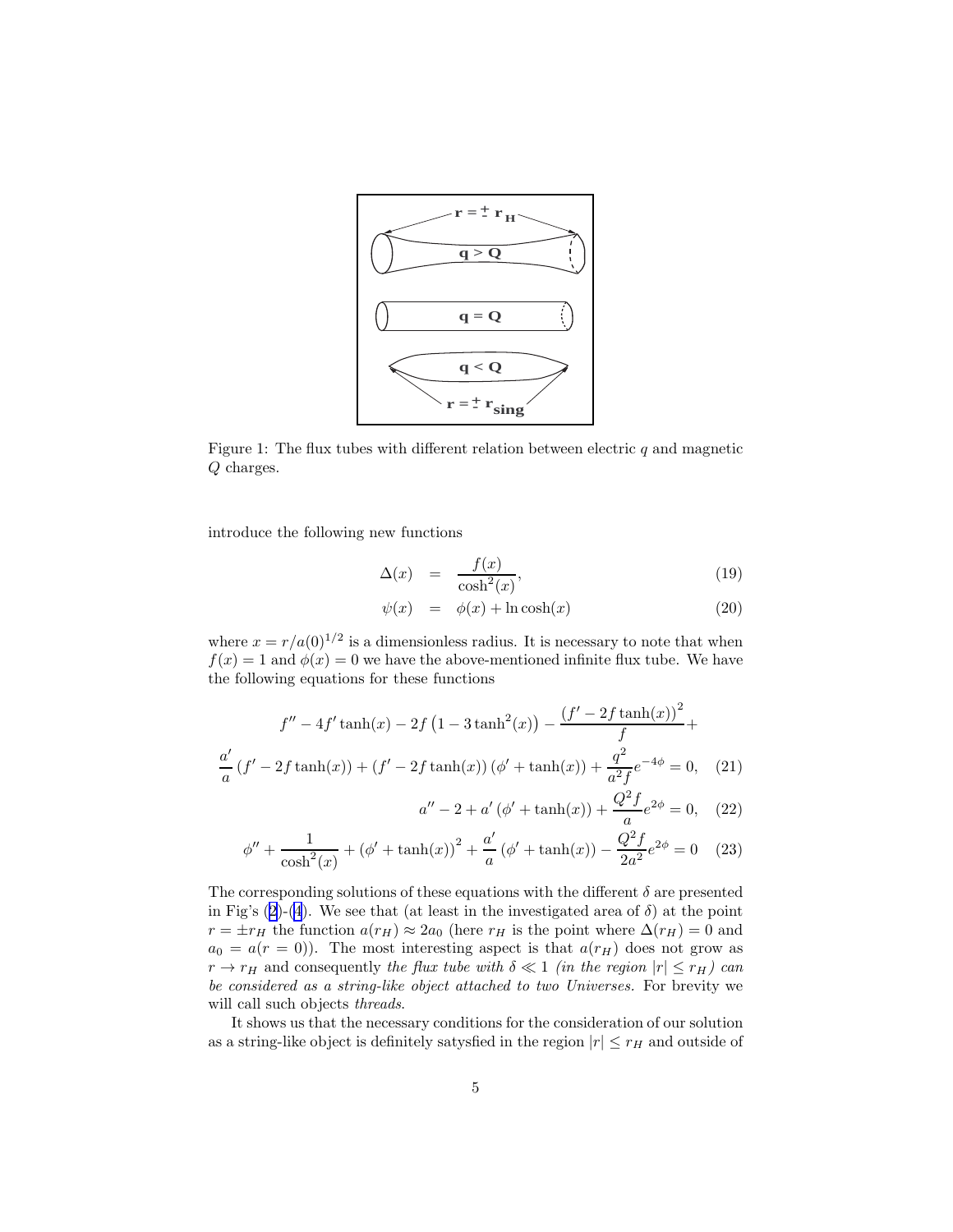<span id="page-5-0"></span>

Figure 2: The functions  $a(x)$  with the different magnitudes of  $\delta$ . The curves 1,2,3,4 correspond to the following magnitudes of  $\delta = 10^{-3}$ ,  $10^{-6}$ ,  $10^{-10}$ ,  $10^{-13}$ .



Figure 3: The functions  $f(x)$  with the different magnitudes of  $\delta$ . The curves 1,2,3,4 correspond to the following magnitudes of  $\delta = 10^{-3}$ ,  $10^{-6}$ ,  $10^{-10}$ ,  $10^{-13}$ .



Figure 4: The functions  $\phi(x)$  with the different magnitudes of  $\delta$ . The curves 1,2,3,4 correspond to the following magnitudes of  $\delta = 10^{-3}$ ,  $10^{-6}$ ,  $10^{-10}$ ,  $10^{-13}$ .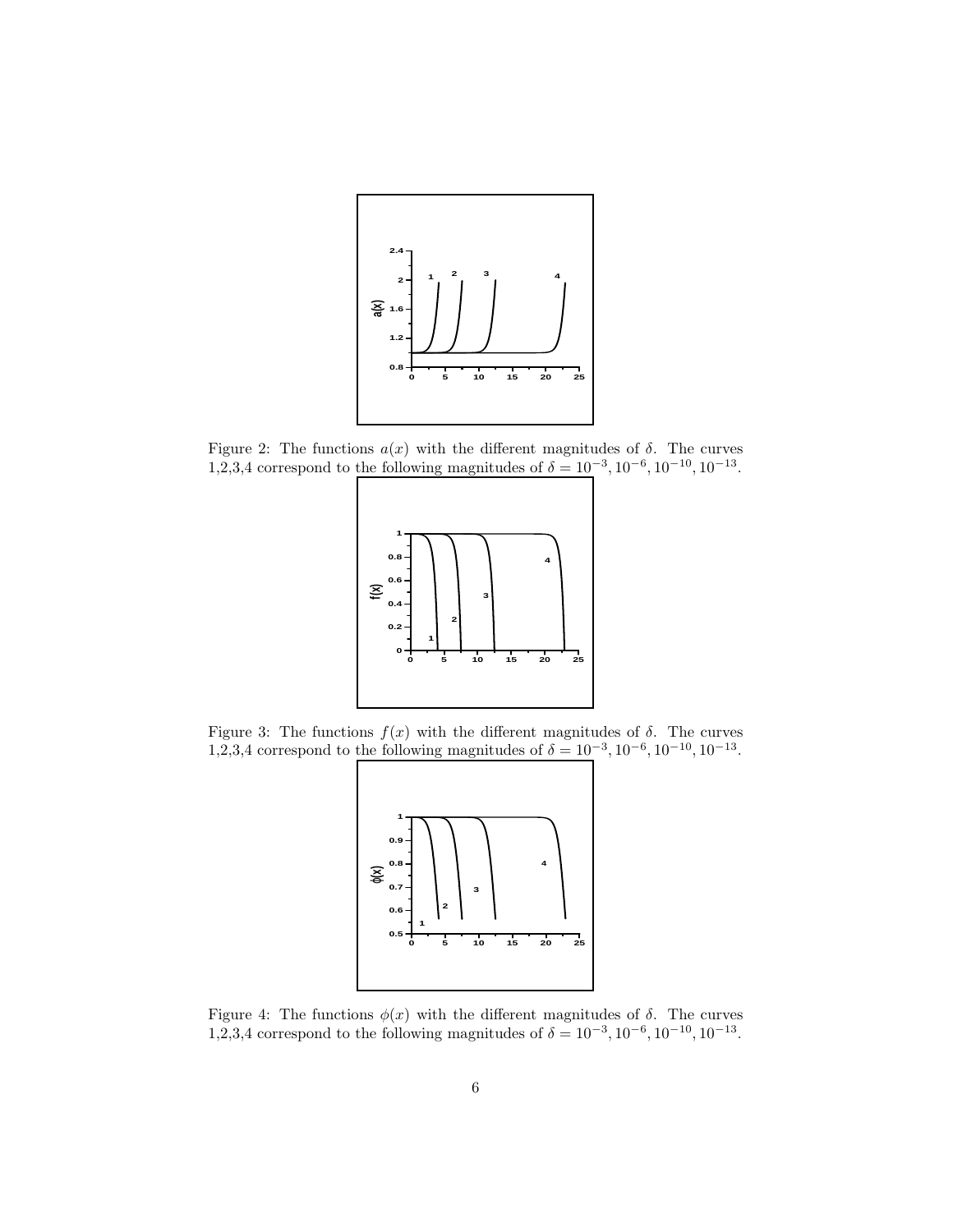<span id="page-6-0"></span>this region the cross section will increase and consequently such approach will not be correct. For example, it is easy to see for the special case when  $Q = 0$ [[2\]](#page-9-0). In this case there is the exact solution

$$
a = r_0^2 + r^2,
$$
\t(24)

$$
\Delta = \frac{q}{2r_0 q} \frac{r_0^2 - r^2}{r_0^2 + r^2},\tag{25}
$$

$$
\psi = 0 \tag{26}
$$

$$
\omega = \frac{4r_0}{q} \frac{r}{r_0^2 - r^2} \tag{27}
$$

aAnd immediately we see that  $a \approx r^2$  (at  $a \to \infty$ ) and  $g_{tt} \approx -1 + \mathcal{O}(1/r^2)$ , the same is for the others cases with  $Q < q$ . It is interesting to note that here we have the change of the 4D metric signature [\[7](#page-9-0)].

We can also insert this part of solution between two Reissner - Nordstöm black holes[[3\]](#page-9-0) and join the flux tube with each black hole on the event horizon. For both cases for us is interesting only the part  $|r| \leq r_H$  of the solution because here the transversal linear sizes are much less the longitudinal charachteristic length.

Here we would like to investigate the behavior of all functions close to  $r = r_H$ . We propose the following approximate form of the metric

$$
\Delta(r) = \Delta_1 (r_H - r) + \cdots, \qquad (28)
$$

$$
a(r) = a_1 + a_2 (r_H - r) + \cdots, \qquad (29)
$$

$$
\psi(r) = \psi_1 + \psi_2 (r_H - r) + \cdots \tag{30}
$$

From Eq. [\(10](#page-2-0)) we see that

$$
a_1 = \frac{q}{\Delta_1} e^{-2\psi_1} \tag{31}
$$

Now we would like to show that at this point we have  $ds^2 = 0$  (where  $d\chi =$  $dr = d\theta = d\varphi = 0$  and  $G_{55}(r = r_H) = 0$ . The (*tt*) component of the metric is

$$
G_{tt}(r) = \frac{1}{\Delta(r)} - R_1^2 \Delta(r) e^{2\psi(r)} \omega^2(r)
$$
 (32)

According to Eq's  $(14)$ ,  $(28)-(30)$  we see that

$$
\omega'(r) \approx \frac{qe^{-3\psi_1}}{R_1 a_1 \Delta_1^2 (r - r_H)^2}
$$
\n(33)

consequently

$$
\omega(r) \approx \frac{q}{Ra_1(r - r_H)} e^{-3\psi_1} \tag{34}
$$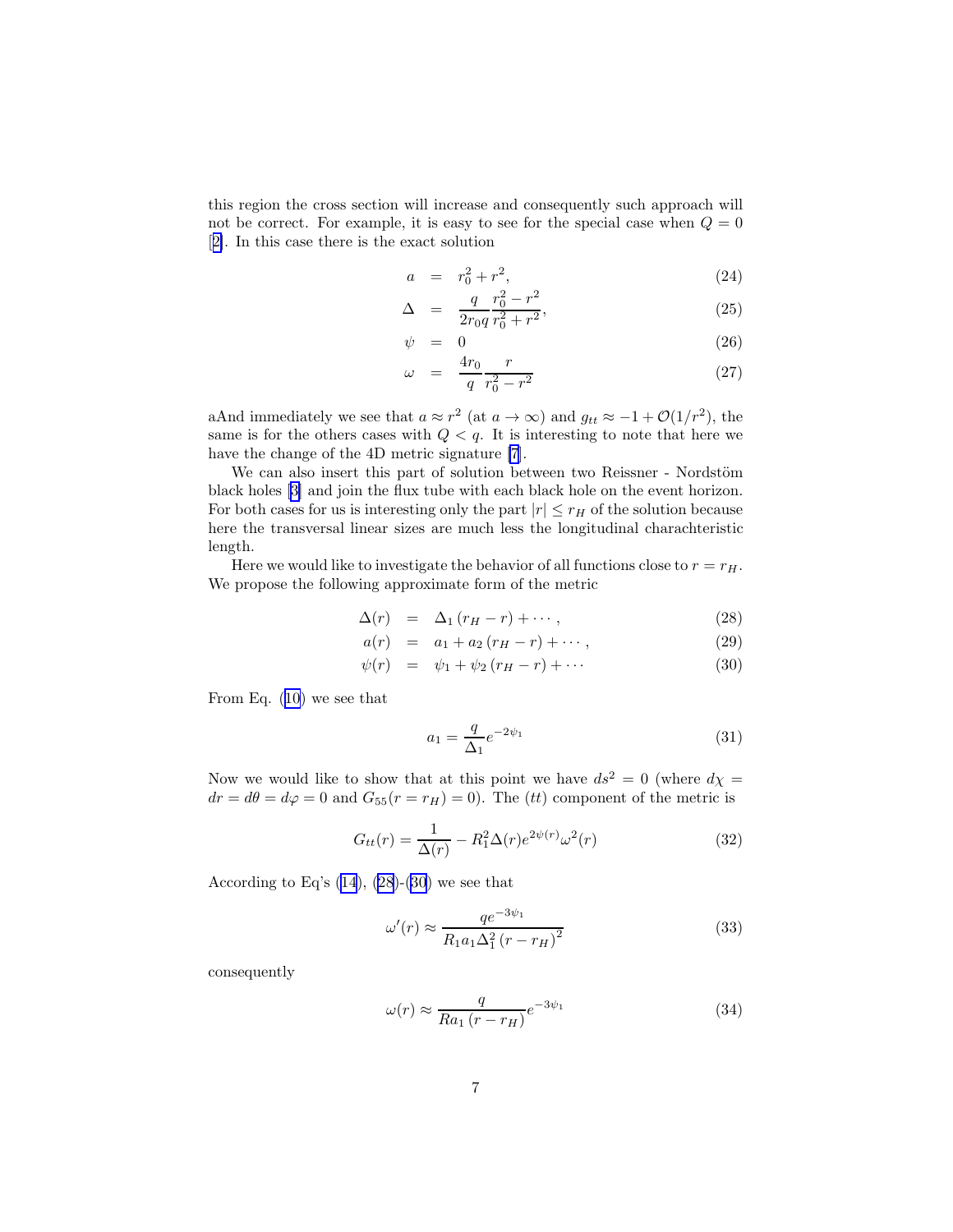$G_{tt}(r) \approx \frac{1}{\Delta r(r)}$  $\Delta_1 (r - r_H)^2$  $\left[1 - \frac{q^2 e^{-4\psi_1}}{a^2 \Lambda^2}\right]$  $a_1^2\Delta_1^2$ 1

fromEq. ([31\)](#page-6-0) we see that  $G_{tt}(r_H) = 0$  and consequently  $ds^2 = 0$ . The same is true for  $r = -r_H$ .

### 4 Gravitational waves on the thread.

In this section we would like to consider the propagation of small perturbations (gravitational waves) of the 5D metric along the thread. It is not too hard to show [\[6](#page-9-0)] that the equations for these perturbations are

$$
h_{A;B;C}^{C} + h_{B;A;C}^{C} - h_{AB;C}^{C} - h_{;A;B} = 0,
$$
\n(36)

$$
h_{AB} = G_{AB} - G_{AB}^{(0)} \qquad \text{and} \qquad h = h_A^A \tag{37}
$$

where  $G_{AB}^{(0)}$  is the background metric [\(6](#page-1-0)) and  $G_{AB}$  is the metric with the perturbations. Eq. (36) can be simplified in the case of waves with large frequency

$$
h_{AB}{}_{;C}^{;C} = 0\tag{38}
$$

(35)

with gauging

$$
\left(h_A^B - \frac{1}{2}\delta_A^B h\right)_{;B} = 0.\tag{39}
$$

Let us introduce coordinates  $\mathcal{X}^{\mathcal{A}} = h_{AB}, \mathcal{A} = (A, B) = 0, 1, 2, \cdots, 15$ . As mentioned above our thread approximately looks like a 1-dimensional object with a cross section of order of Planck scale  $l_{Pl}^2$  and a classical longitudinal length. This leads to the possibility that the gravitational waves depend only on the time t and the longitudinal coordinate r, *i.e.*  $h_{AB} = h_{AB}(t, r)$ . Thus Eq. (38) has the following form

$$
\left(\mathcal{X}^{\mathcal{A}}\right)^{;C}_{;C} = 0\tag{40}
$$

or

$$
\left(\mathcal{X}^{\mathcal{A}}\right)^{;a}_{;a} + \left(\mathcal{X}^{\mathcal{A}}\right)^{;m}_{;m} = 0\tag{41}
$$

where  $a = t, r$  and  $m = \chi, \theta, \varphi$ . We see that the second term does not contain derivatives.

It is interesting to compare these equations for the thread with the classical string equations

$$
\Box X^{\mu} = \left(\frac{\partial^2}{\partial \sigma^2} - \frac{\partial^2}{\partial \tau^2}\right) X^{\mu} = 0
$$
\n(42)

and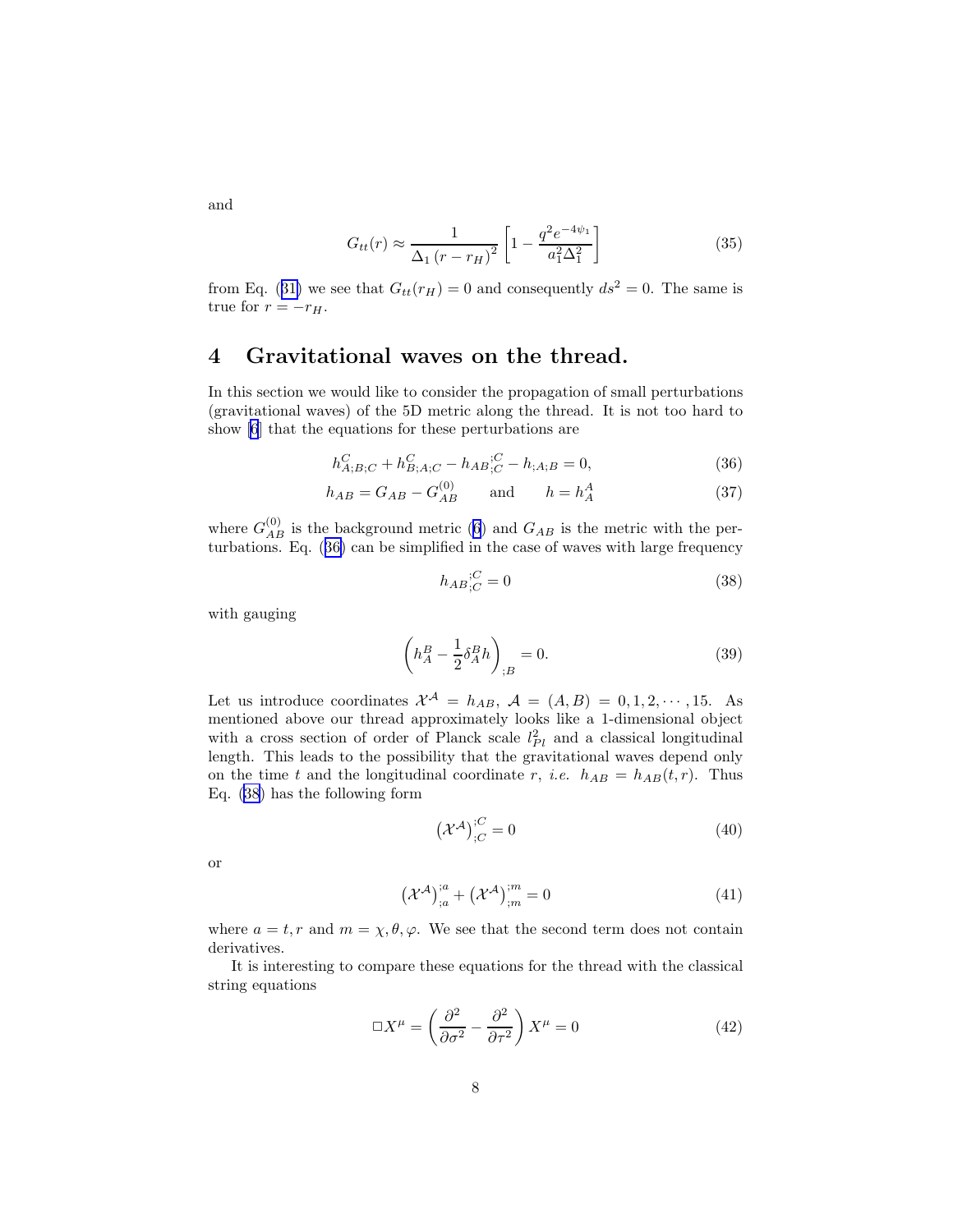

Figure 5: The long flux tube solution of the 5D Kaluza - Klein theory with (electric charge)  $\approx$  (magnetic charge) can be considered as a thread with a Planckian cross section and classical longitudinal size attached to two Universes. Such a picture is very close to Guendelman's idea[[4\]](#page-9-0) about the possibility of connecting a region where some dimensions are compact to another region where compactification does not exist.

where  $X^{\mu}$  are the coordinates of the string and  $\sigma, \tau$  are the parameters on the sheet. We see that the difference is connected with the second term  $(\mathcal{X}^{\mathcal{A}})_{;m}^{;m}$ . This difference between the thread and the string equations has the origin in the inner structure : the thread has a cross section  $(\approx l_{Pl}^2)$  but the string is a pure 1-dimensional object. Nevertheless, the gravitational objects on the thread can have propagating solutions.

#### 5 Discussion

Thus 5D Kaluza-Klein theory has a very interesting solutions which can be considered as a thread between two Universes (see, Fig. (5)). The cross section of such objects can be very small  $\approx l_{Pl}$ , but the longitudinal length can take any value. This remark gives us grounds to say that we have an unique object : in the transverse direction it is a quantum object, but in the longitudinal direction a classical one. It gives us the unique possibility to investigate quantum gravity only in one dimension. For example, a 1-dimensional spacetime foam on the thread and so on.

Our thread presented on Fig. (5) looks like a string attached to two D-branes with the ends acting as sources of electric/magnetic charges in the external Universes. Nevertheless there is the difference : strings are located in some external spacetime but our threads do not need such space. Nevertheless, it is well known that any space with Lorentzian metric can be embedded into some multidimensional spacetime.